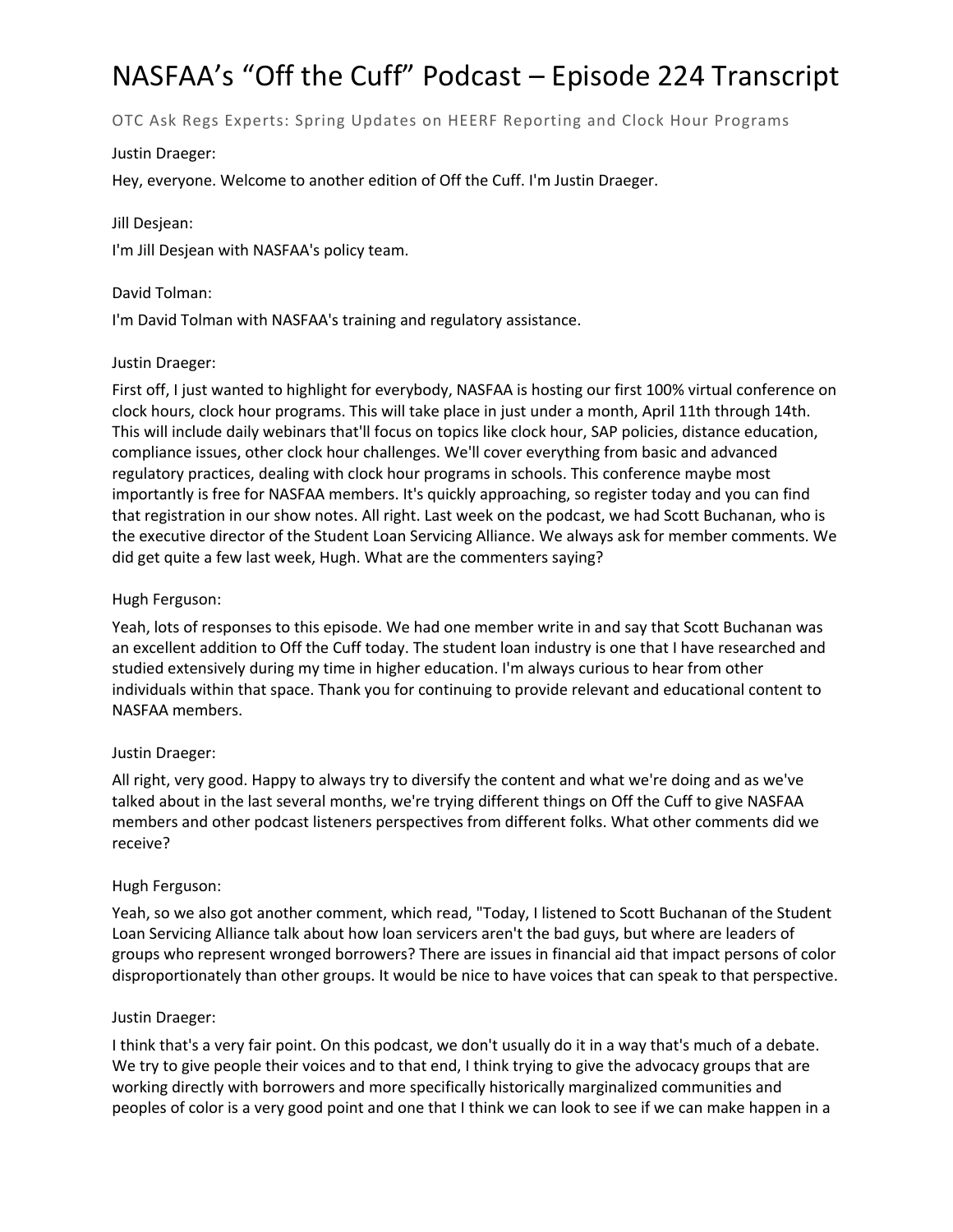future edition of Off the Cuff. Appreciate those comments, keep them coming. We do read all the comments that come in and take all of the suggestions very seriously.

Justin Draeger:

We want to provide content that's useful for you and sometimes challenges perspectives and provides new insights from people from different angles and perspectives. Anyway, keep sending us your comments. You can find the email address in our show notes. Welcome back gang. We have Jill and David back with us to help work through some of the hot regulatory topics and questions that are coming into the NASFAA office from all of our membership. Jill, you are sequestered in a bunker doing negotiated rulemaking this week and apparently a webinar for our grad professional schools yesterday, right?

Jill Desjean:

Yes.

Justin Draeger:

Was that you?

Jill Desjean:

That was me.

Justin Draeger:

Yeah.

Jill Desjean:

I was there.

Justin Draeger:

You are, for someone who's sequestered, you're doing a lot of things this week. So...

Jill Desjean:

Yeah. Yeah.

Justin Draeger:

David, you, as always have a beautiful background that makes me feel like that's not Idaho where you live.

David Tolman:

Yeah. Zoom does wonderful things-

Justin Draeger:

Okay.

David Tolman: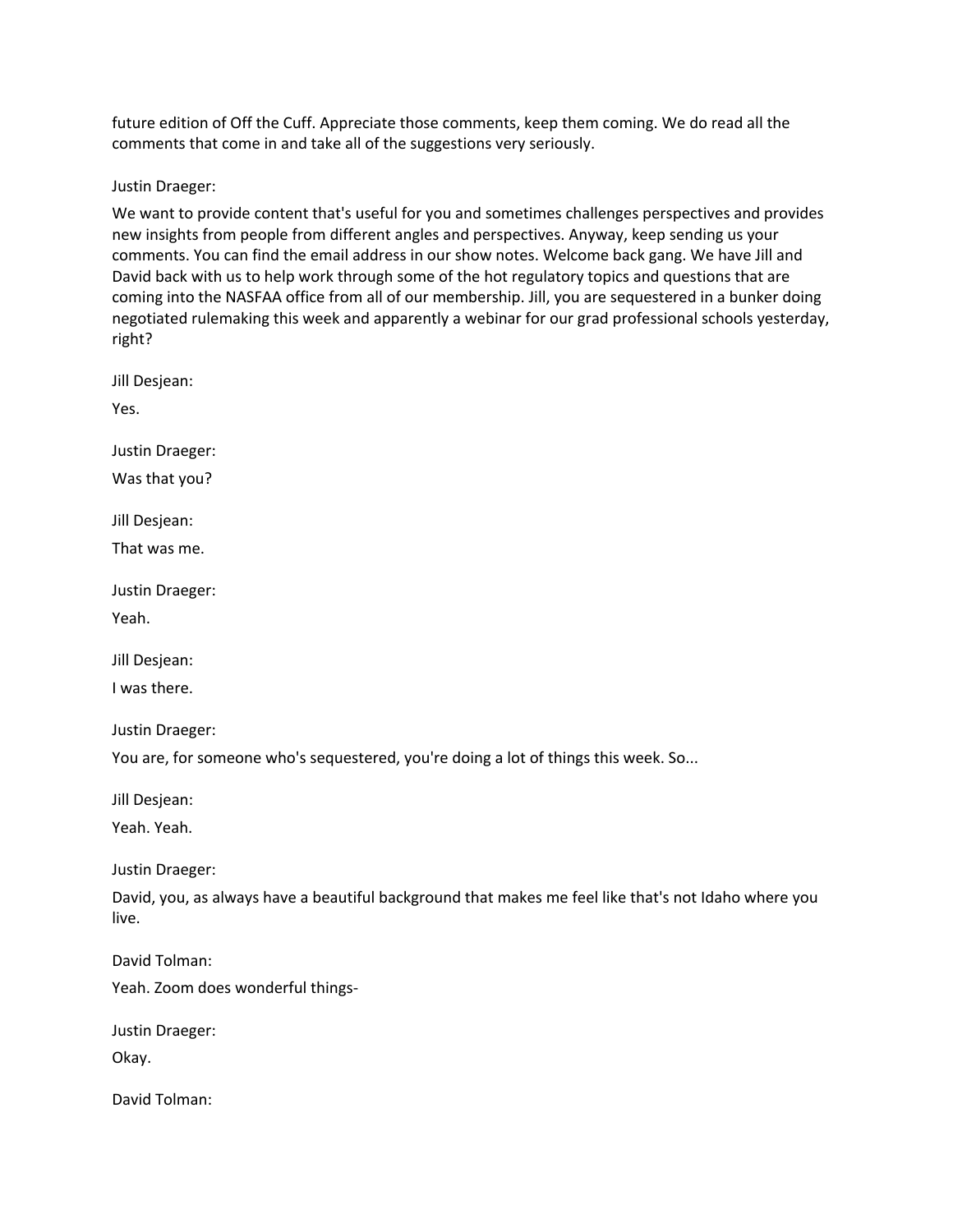... doesn't it?

Justin Draeger: Well, I know spring-

David Tolman:

It's St. Patrick's Day, I need some green.

Justin Draeger:

All right. Fair enough. I know spring is beautiful in Idaho, but it's not spring yet in Idaho. It can't be spring yet in Idaho.

David Tolman:

It is not.

Justin Draeger:

Okay.

David Tolman:

No.

Justin Draeger:

All right. Well, the cherry blossoms are blooming here in D.C. It's going to be a gorgeous couple weeks. I hope the both of you have some really upbeat and positive spring regulatory updates for us. Jill, let's start with you. I think what we're going to talk about again is HEERF reporting and some additional changes. Am I imagining it or is this like a... I know... We're not covering the same stuff. Are there literally this many changes coming to HEERF reporting every month?

Jill Desjean:

Yeah. I feel like I have to apologize off the bat. This isn't going to be positive spring news.

Justin Draeger:

No.

Jill Desjean:

You're exactly right. Yeah. We do keep talking about HEERF reporting, but it's because HEERF reporting keeps changing. We don't keep talking about the same exact thing.

Justin Draeger:

Okay. Is this a small change, like a tweak or a significant one?

Jill Desjean:

It's pretty significant. This change is to the Quarterly Budget and Expenditures Report, which is due on April 10th, not too long from now and institutions just for background on where we were, so we can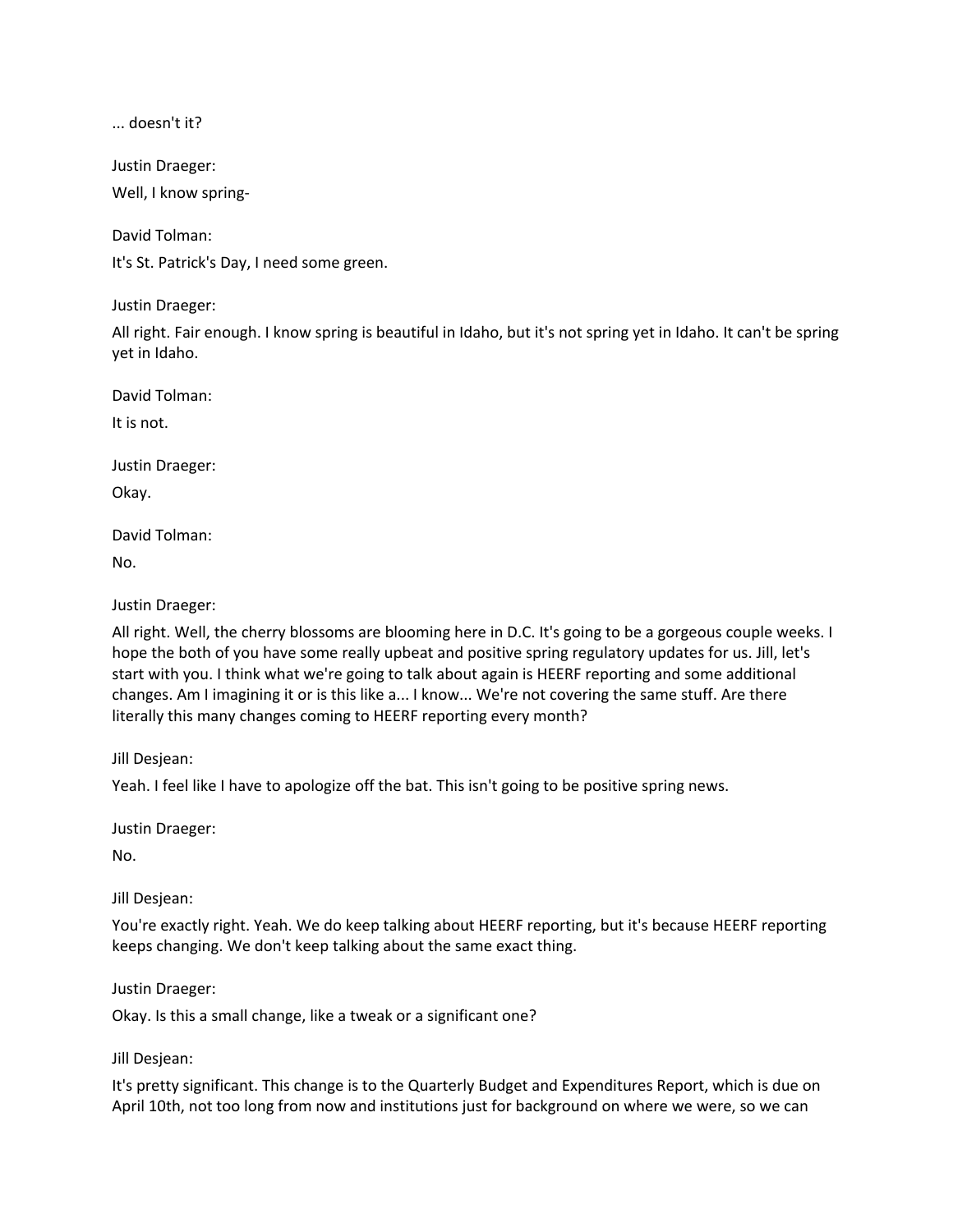understand where we're going. Institutions have been posting two quarterly reports on their websites since reporting requirements got instituted. There was one for their institutional share of spending and one for their student share spending. Then they had this separate annual report, which included data on both student share and institutional share spending. Now, moving forward, they will continue to post their student share reports on their websites as they always have. That was the first reporting requirement that ED came out with back in the, I want to say summer of 2020.

#### Jill Desjean:

But the institutional share quarterly report, the one that's called the Quarterly Budget and Expenditures Report has six new questions on it. They're largely copied from the annual report, but they're related to student share expenditures. On top of the existing institutional share questions on this QBER form, now schools will be answering more student share questions. Now schools are doing one quarterly report with just student share data, another quarterly report with both institutional and student data, and then an annual report with both institutional and student share data.

Justin Draeger:

Okay. That sounds like a lot.

Jill Desjean: Mm-hmm (affirmative).

#### Justin Draeger:

Let's get to the workload in just a second. I'm curious about the specific questions that are added. What are the questions?

#### Jill Desjean:

Yeah. Like I said, they're copied and pasted from the annual report. There is a table for people who've been looking at the annual report, the revised one that was revised in January. There's a table where schools report the percentage of students who received emergency grants, how much students received in emergency grants by fund type. The quarterly form is now asking a question also from the annual report, asking if a school designated any HEERF funds for a future quarter for a specific purpose. If so, they have to list out by year where they've designated funds for the future. The lost revenue table in the annual report where schools detail the types of lost revenue they used HEERF fundings for, that will also be on this Quarterly Budget and Expenditures Report.

#### Justin Draeger:

Jill, in terms of timing, these are quarterly reports. Is it like, they're not going backwards?

Jill Desjean: Right.

Justin Draeger: This is for the quarter that they are reporting on?

Jill Desjean: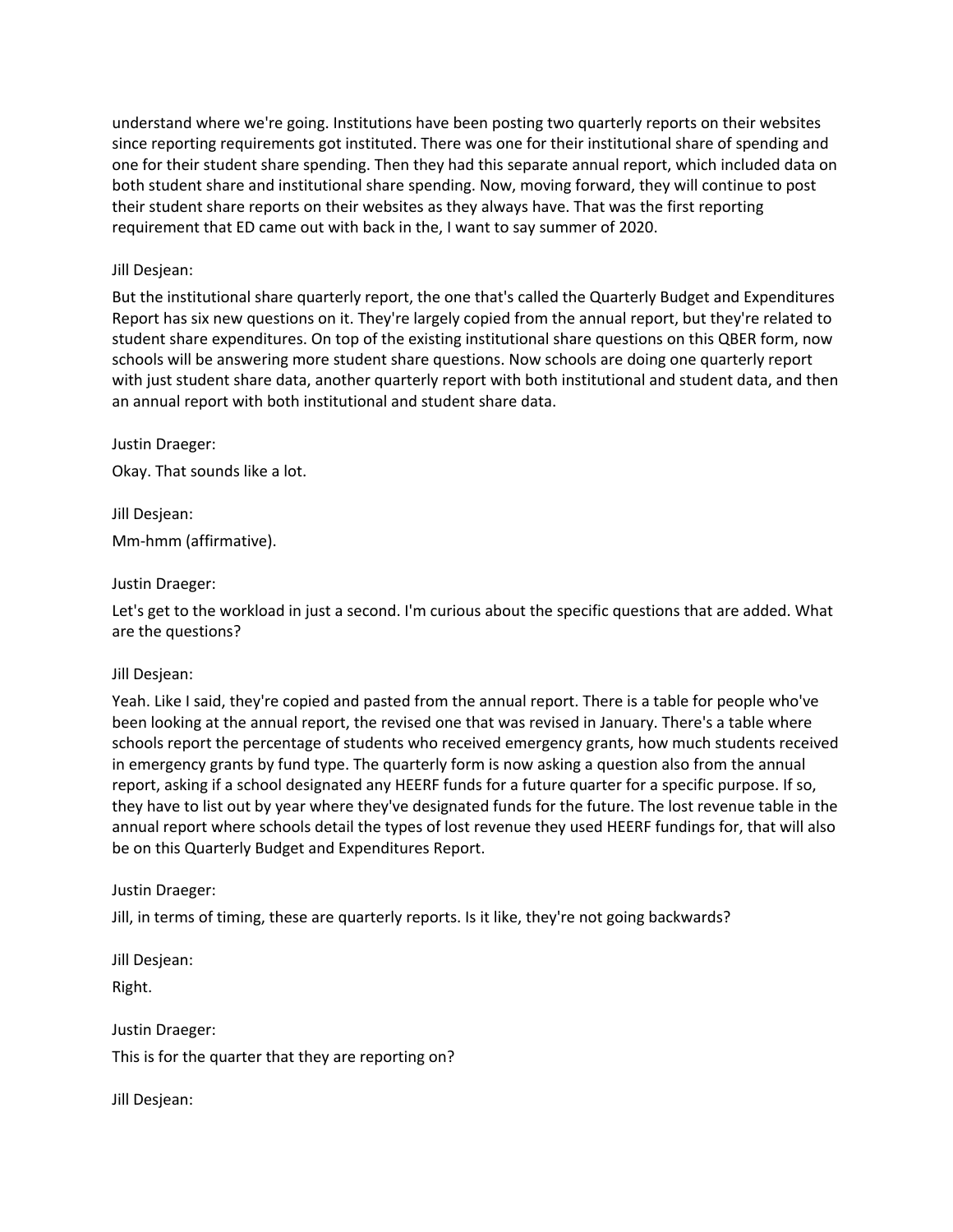Right, right. Backwards to January 1st to March 31st for this April 10th report.

### Justin Draeger:

They don't have to go back and amend any previous quarterly reports or anything?

## Jill Desjean:

That's not our understanding, no.

## Justin Draeger:

Okay. This does sound like a lot of work for schools and anytime people might not know this, but by law, any federal agency that's making changes to these sorts of things is required to provide a burden estimate. Where did the department fall? How much time do they think schools will be spending on this?

## Jill Desjean:

On this quarterly report, the department used to estimate two hours per report, per quarter. Eight hours for the year. They did bump it up to five hours, so they're definitely acknowledging that it is a significant amount of extra work. Five hours per quarter, times four quarters is 20 hours just for this one. That's in addition to 40 hours for the annual and a half hour for each of the student share website reports. The total burden for HEERF reporting per year will be 62 hours according to the Department of ED and Department of ED estimates are frequently according to our members, not exactly high enough.

#### Justin Draeger:

I appreciate the commentary at the end because that's where I was headed, which is, we always hear that these estimates are ridiculously low, but even if we take them at face value, we're talking about one full-time person doing a week and a half worth of work just reporting on HEERF funds and for-

Jill Desjean:

Yeah.

# Justin Draeger:

... offices that are already short-changed. I don't suppose these estimates are good news. However, if I'm in an aid office and I'm making the case to my administration about the resource needs in an aid office, I might use these burden estimates from the Department of Education as part of that justification, you have now a week and a half more work to do, potentially with fewer staff, depending on how you're staffed. All right, Jill. Aren't schools, I'm thinking about the HEERF's reporting and the spending that still has to be done, aren't schools wrapping up their HEERF spending, which then means that they're wrapping up their reporting? Why is the department changes so late in the game here if this is all prospective in nature?

# Jill Desjean:

Yeah. It's a great question. We asked the department exactly that in our comments that we submitted on Monday. In the documentation that ED provided with the changes, they said their justification was that they would be, this is a quote, "Lacking critical information needed to monitor and provide technical assistance to HEERF grantees," which is kind of vague. The thing is, ED's been administering the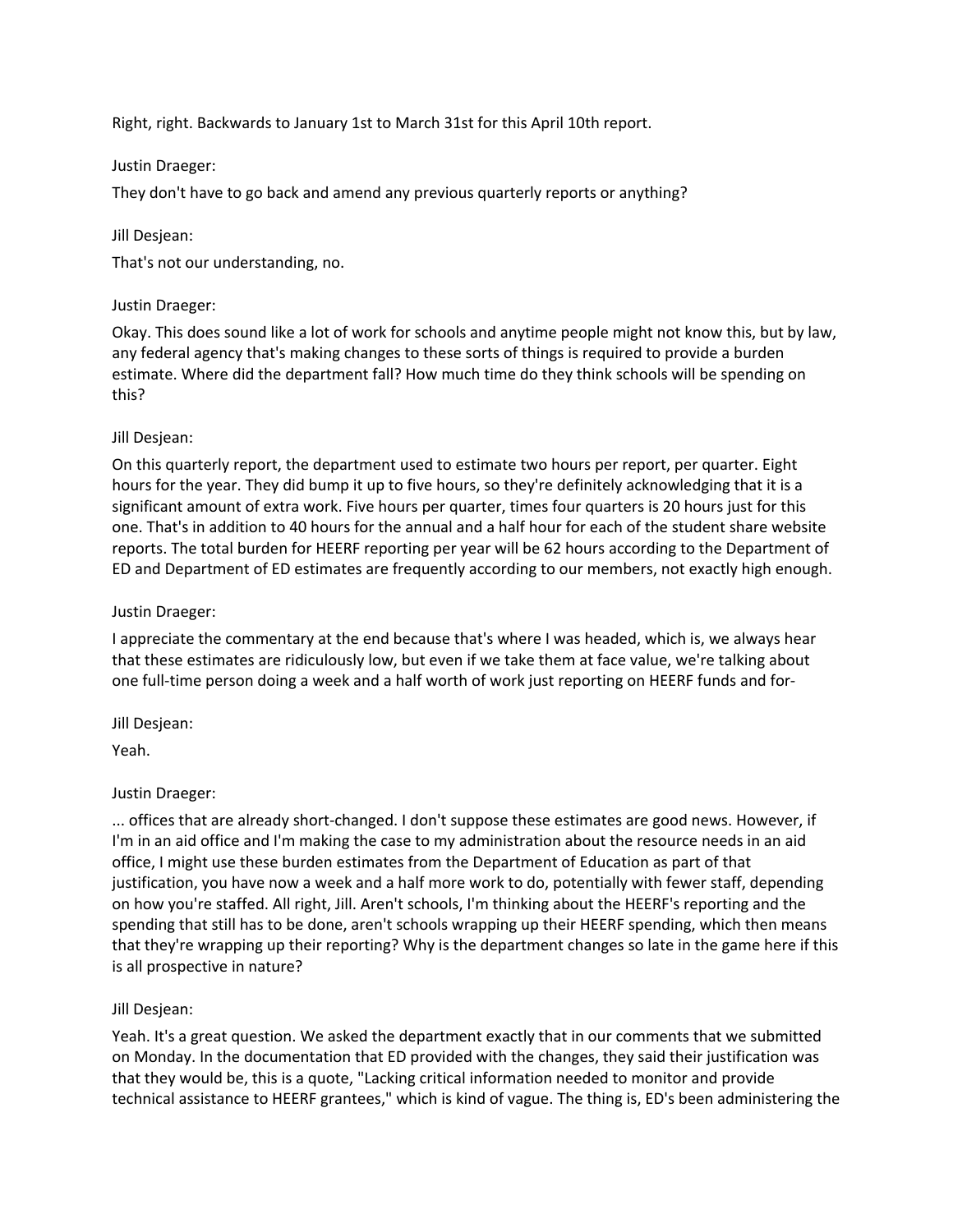program for two years without this information. It's hard to say we absolutely need this to administer the program at this late date. To your point, the last round of HEERF funds from the American Rescue Plan, the ARP, those dollars went out last month, last March, pardon me and many institutions have already fully expended those funds and submitted their final reports or they might be submitting their final report just this quarter. Maybe just have one quarterly report left to submit. Whatever critical information that department's going to get, it seems like it's going to be pretty limited given that schools are really winding down their HEERF spending at this point.

### Justin Draeger:

Any remaining dollars may not be representative of how they spent the bulk of the dollars earlier in the grant period. So-

Jill Desjean:

That's a great point.

#### Justin Draeger:

I'm not even sure you could extrapolate something totally useful out of this. But that said, they need critical information to monitor and provide technical assistance and adding another three hours per person, per quarter of work is, I suppose, how they think they're going to get it. Okay, Jill, not the great news I was looking for on this beautiful spring day, but we'll...

#### Jill Desjean:

Maybe David's got it for you.

#### Justin Draeger:

Okay, David. David, I think we're going to talk a little bit about clock hour to credit hour conversions. David, we have your question. The questions that are coming in through AskRegs and through other channels at NASFAA. I take it this is one where people often get hung up, these challenges and clock hour to credit hour conversions and changes to the formula included in distance learning, final rules went into effect July 1, 2021. David, my first question is, does this apply only to clock hour programs?

#### David Tolman:

Yeah. Today, we're talking about clock hour to credit hour conversion and you would think based on that title, that it applies only to clock hour programs and it actually doesn't apply to clock hour programs at all. It actually applies to undergraduate credit hour programs, which do not lead to an associate's or a bachelor's degree. Usually, these are undergraduate certificate programs with some exemptions that we'll talk about in a minute.

#### Justin Draeger:

I see why schools would obviously be confused on whether the supplies of their credit hour certificate programs, why does the formula then refer to clock hours?

#### David Tolman:

Well, what schools do and this is for determining program eligibility, as well as student enrollment status is count the number of hours of instruction in the credit hour program, but using a clock hour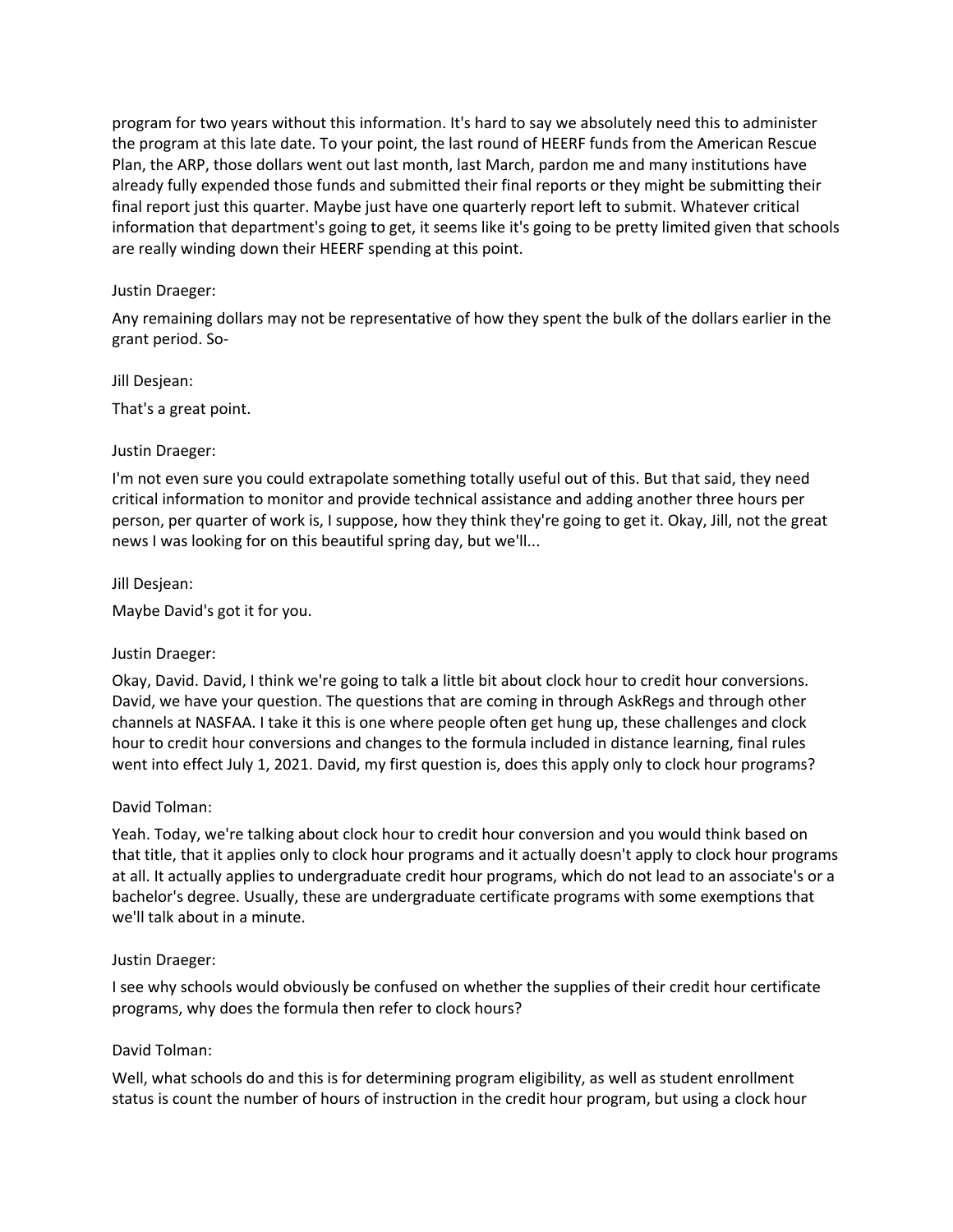definition. Then you take that number divided by 30, if your program is offered in semester credit hours or if it's offered in quarter credit hours, you divide by 20 and that will give you the adjusted number of credit hours for Title IV purposes.

### Justin Draeger:

This isn't new. This formula has been around for a while. Why are we having questions about it today?

### David Tolman:

Yeah. That's right. It's not new. It's been around for nearly 30 years, introduced in 1993, revised in 2010 and then revised again in 2021. For schools that know that this applies to programs offered at their institution, they need to be aware that there was a change to the formula. It no longer refers to any out of class hours, such as homework and it was included in the distance learning package, which also included return of Title IV funds and modules changes, which stole all the attention. But this was another change that happened in those rules. Many traditional schools are now creating certificate programs and they do this for a lot of reasons, a lot of them related to enrollment. But these rules will apply to those certificate programs, unless and these are the exceptions, all courses that are offered in the certificate program will fully transfer to a degree program offered by the school and at least one student graduated from that degree program during the two prior award years. Otherwise, if it doesn't meet it, then you need to make sure that you are applying this formula to your program.

## Justin Draeger:

All right. If it meets those requirements, you apply the formula, walk us through how the formula works.

#### David Tolman:

Okay. A school starts by counting the number of clock hours of instruction using the regulatory definition of a clock hour. That's basically within a 60 minute timeframe, there's at least 50 minutes of a class or a lecture, it could be a lab, a laboratory or even a supervised internship, but homework is not included in that and that's one of the changes.

#### Justin Draeger:

Mm-hmm (affirmative).

#### David Tolman:

You count the number of clock hours and then divided by 30 for semester programs or divided by 20 for quarters. Then the result is a number of credit hours to be used for Title IV purposes and the result is typically, the number of credit hours for Title IV purposes is going to be less than the number of credit hours for academic purposes.

#### Justin Draeger:

I assume that has impacts for both program eligibility and student eligibility. Can you walk us through an example of how this would work?

#### David Tolman:

Yeah. Let's take a typical three credit hour class in a 15 week semester and the class meets three times per week, 50 minutes each class period. Each class would count as one clock hour because it meets the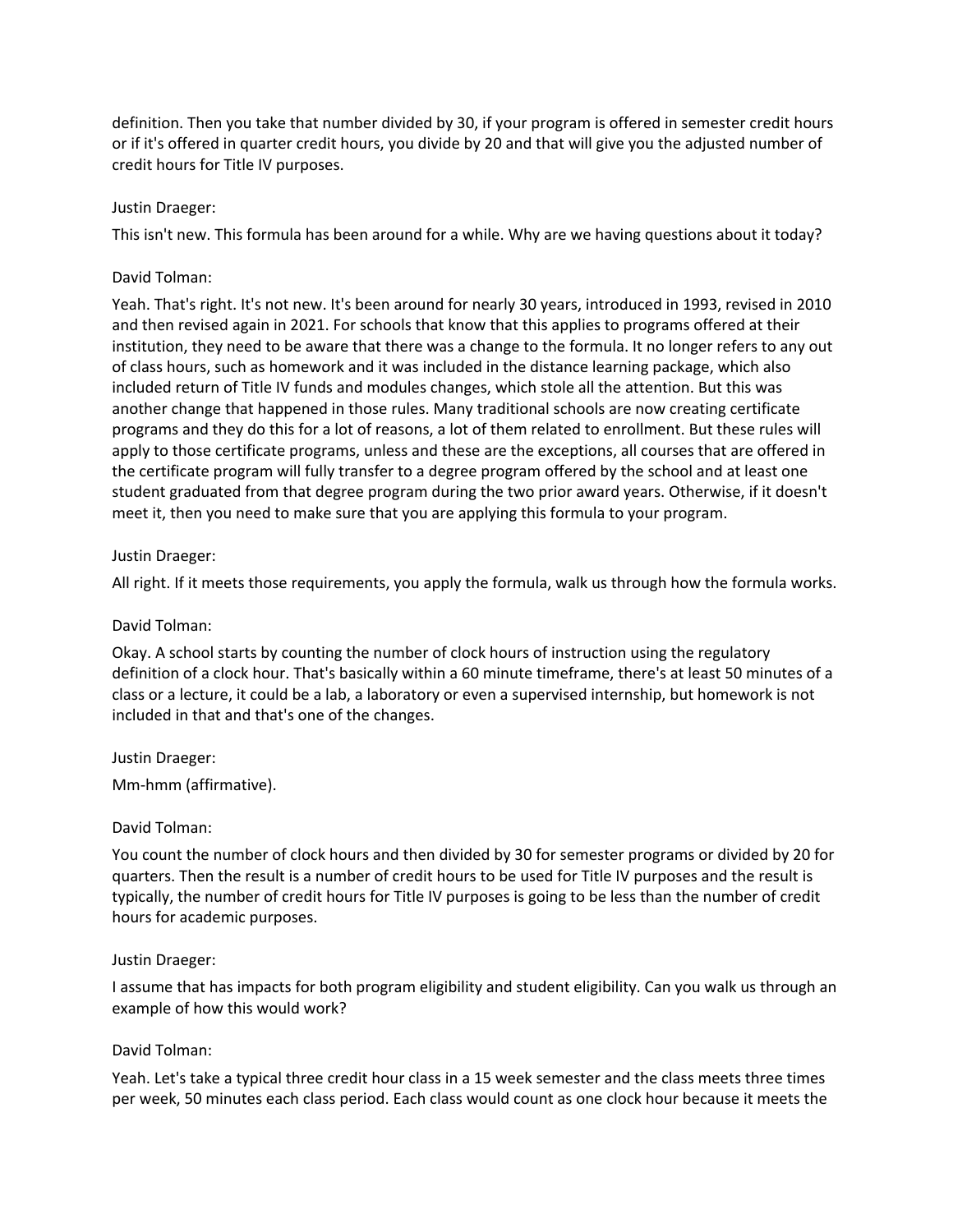definition of at least 50 minutes in a 60 minute period. They meet three times per week. There are three clock hours per week. It meets for 15 weeks, so three times 15, that's a total of 45 clock hours. It's a semester program, so we'll divide the 45 clock hours by 30, which results in 1.5 credit hours and if a school awards credit hours in 0.5 increments, that class is worth 1.5 credit hours. Otherwise, it counts as one credit hour for Title IV purposes, even though three academic credits are being awarded for that class.

#### David Tolman:

Now, to understand it, let's compare it to a class maybe that meets twice per week for 75 minutes, each class period. Still, 150 minutes during the week, but it's structured to meet twice rather than three times. This is where it's really important because each class meeting is only going to count as one clock hour. The first 60 minute period meets the definition, then there's only 15 minutes remaining in the second 60 minute period. Those 15 minutes fall short of the 50 that are required. That 75 minute class only counts as one clock hour.

Justin Draeger:

Hey, David-

David Tolman:

It's twice per.

Justin Draeger:

Yeah, so David-

David Tolman:

Yeah.

Justin Draeger:

... let me ask a question there. If you have two 75 minutes, the 15 minute remainder can't be then put into the next class, the next, they don't roll over that way.

David Tolman:

Yeah, you can't carry it forward. You can't total it and then you can't say, okay, we've got total number of hours and we're going to divide by 30. You have to look at each hour separately.

Justin Draeger:

Okay. We've got two then, one hour blocks, even if it's 75 minutes.

#### David Tolman:

Yeah. Two one-hour blocks. That will be two hours per week, 15 weeks, 30 clock hours, divide that by 30 and then that class is worth only one credit hour for Title IV purposes. What you can have is a student who's enrolled in four classes, each with three academic credits for a total of 12 academic credits, but for Title IV purposes, the student might be enrolled either half-time or less than half-time, depending on how the classes are structured. That's looking at student eligibility, you have to do the same thing to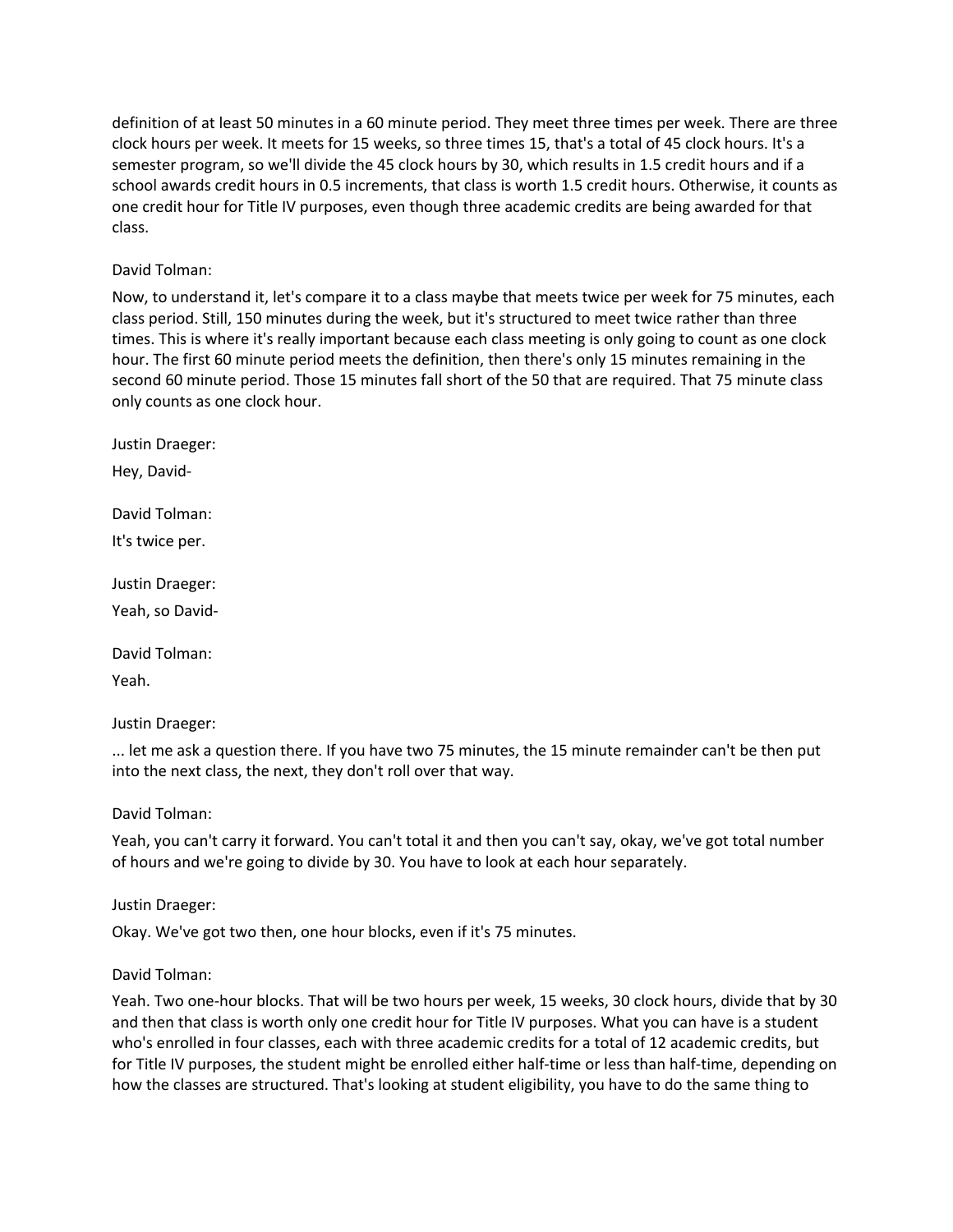determine the revised Title IV length of the program and sometimes this can result in a length that is less than the minimum of 16 semester credit hours or 24 credit hours.

#### Justin Draeger:

If that happens, then you could have an ineligible program, right? You're not meeting program eligibility requirements.

#### David Tolman:

Yeah. If you have less than 16, there are some provisions for short-term programs, which require some special approval, otherwise it's going to be an ineligible program.

#### Justin Draeger:

Okay. I think a lot of people now are, we're doing the math, but it's probably good to now revisit what we talked about at the very top of this, which is remind listeners of what programs this clock hour to credit hour conversion applies to.

#### David Tolman:

Yeah. It applies to credit hour, non-degree programs offered at an undergraduate level. These are typically certificate programs and all the classes in that program do not fulfill requirements of a separate degree program and if they do fulfill the requirements, then you have to demonstrate that at least one student has graduated from that degree program in the prior two award years. All of that, you're exempt. Degree programs are exempt, but otherwise you need to apply this formula.

#### Justin Draeger:

David, where can our listeners learn more about these conversions?

#### David Tolman:

There's an electronic announcement that the Department of Education posted last year that we can post with this podcast. Also, we have a NAASFA U course that's coming up on student eligibility where we will talk about this as well.

#### Justin Draeger:

Okay. Thanks very much, David. Always appreciate having you on. Take care.

David Tolman:

All right. Thank you.

#### Justin Draeger:

Let's go to our reporter and producer this week, Hugh Ferguson. Hugh, thanks for paying attention to everything going on in our news and reporting out through our daily Today's News newsletter. What's going on out there?

Hugh Ferguson: